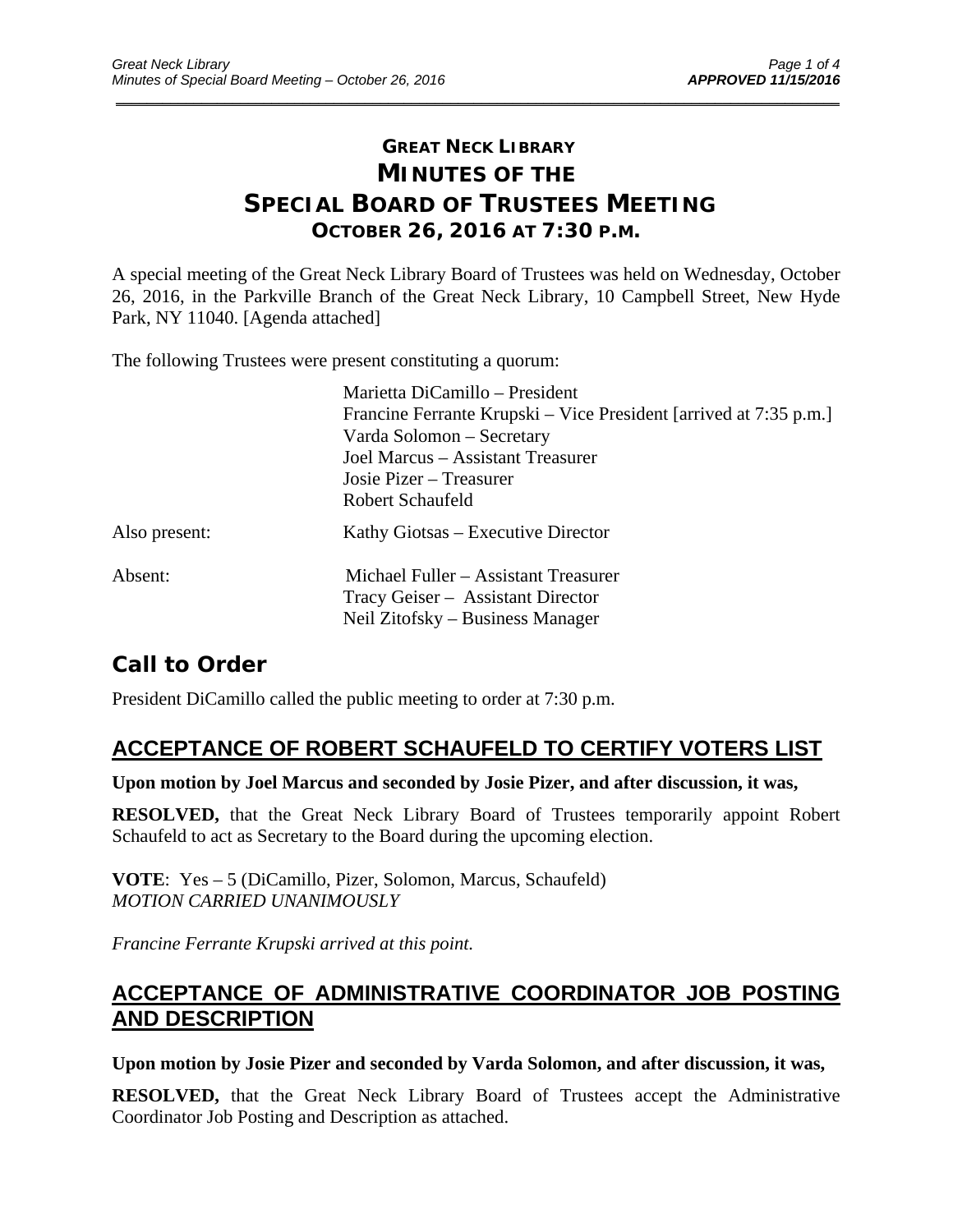**VOTE**: Yes – 6 (DiCamillo, Krupski, Pizer, Solomon, Marcus, Schaufeld) *MOTION CARRIED UNANIMOUSLY* 

*Public Comment: Marianna Wohlgemuth*

### **ACCEPTANCE OF YOUTH SERVICES COORDINATOR JOB POSTING AND DESCRIPTION**

**Upon motion by Francine Ferrante Krupski and seconded by Varda Solomon, and after discussion, it was,** 

**RESOLVED,** that the Great Neck Library Board of Trustees accept the Youth Services Coordinator Job Posting and Description as attached.

**VOTE**: Yes – 6 (DiCamillo, Krupski, Pizer, Solomon, Marcus, Schaufeld) *MOTION CARRIED UNANIMOUSLY* 

## **ACCEPTANCE OF LEVELS MANAGER JOB POSTING**

**Upon motion by Robert Schaufeld and seconded by Francine Ferrante Krupski, and after discussion, it was,** 

**RESOLVED,** that the Great Neck Library Board of Trustees accept the Levels Manager Coordinator Job Posting as attached.

**VOTE**: Yes – 6 (DiCamillo, Krupski, Pizer, Solomon, Marcus, Schaufeld) *MOTION CARRIED UNANIMOUSLY* 

## **APPROVE/RATIFY THE APPROVAL OF FERRANTELLO GROUP TO PRODUCE A FINAL SITE SURVEY**

**Upon motion by Varda Solomon and seconded by Josie Pizer, and after discussion, it was,** 

**RESOLVED,** that the Great Neck Library Board of Trustees approve/ratify the approval for the expenditure of \$4,500 to Ferrantello Group to produce a final site survey as per their proposal dated October 20, 2016. The survey is required in order to obtain a final Certificate of Occupancy. This expenditure is to be charged to the Main Building and Special Services fund.

**VOTE**: Yes – 6 (DiCamillo, Krupski, Pizer, Solomon, Marcus, Schaufeld) *MOTION CARRIED UNANIMOUSLY* 

*Public Comment: Marianna Wohlgemuth*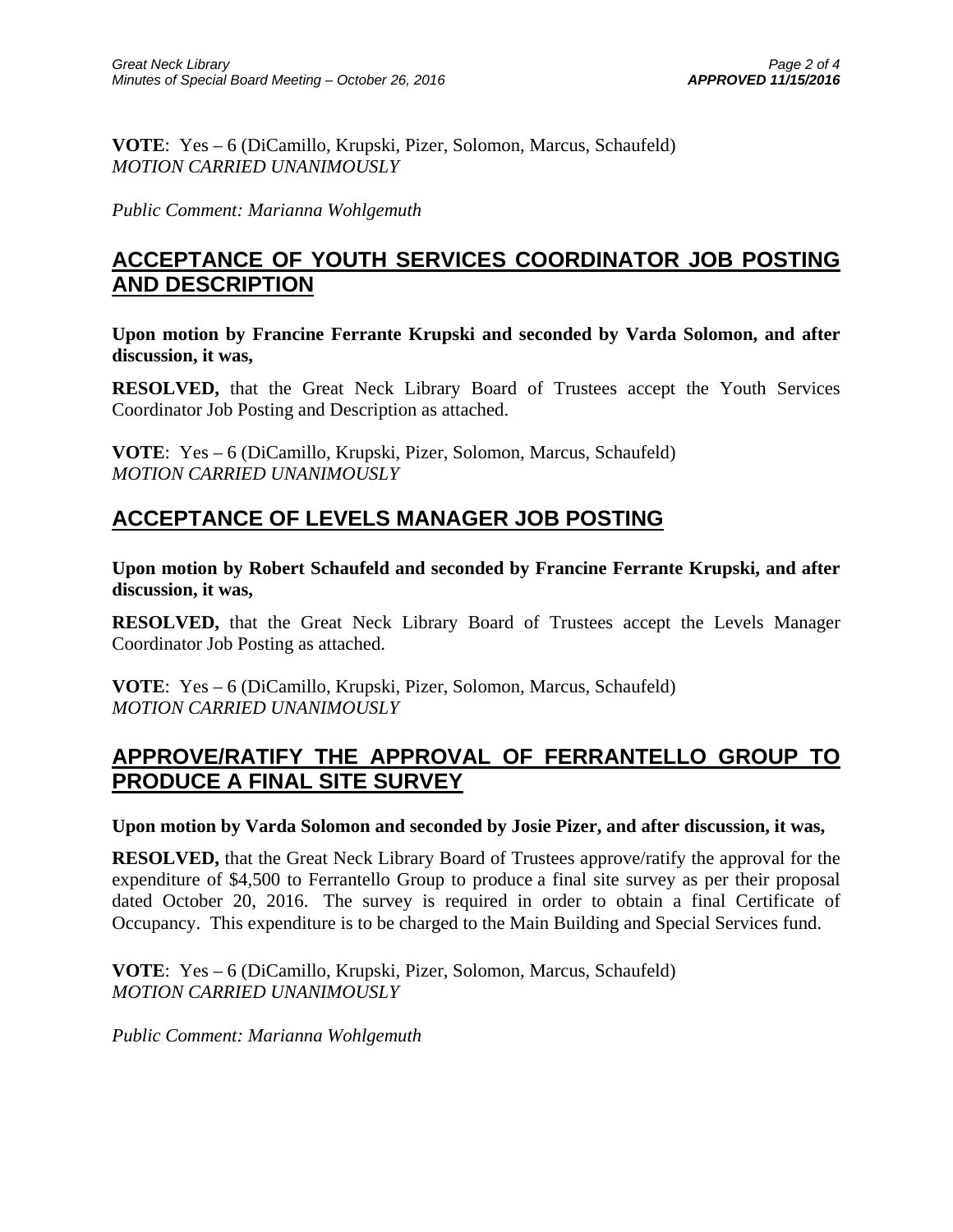# **CONSTRUCTION CHANGE ORDER-LEVELS SINK**

**Upon motion by Joel Marcus and seconded by Robert Schaufeld, and after discussion, it was,** 

**RESOLVED,** that the Great Neck Library Board of Trustees approve Change Order VRD RCO # 110R1 for additional monies to remove the sink in Levels bathroom and replace with a single wall hung sink, in the amount of \$2,917.20; such funds to be taken from the Main Building and Special Services fund

**VOTE**: Yes – 6 (DiCamillo, Krupski, Pizer, Solomon, Marcus, Schaufeld) *MOTION CARRIED UNANIMOUSLY* 

*Public Comment: Marianna Wohlgemuth* 

# **APPROVAL OF ASSISTED LISTENING SYSTEMS**

**Upon motion by Robert Schaufeld and seconded by Josie Pizer, and after discussion, it was,** 

**RESOLVED,** that the Great Neck Library Board of Trustees award the contract to Profound Technologies, quotation dated October 25, 2016, for assisted listening systems to be installed in the community room, levels, the Main Library and the branches in an amount not to exceed \$20,000, to be charged to the Main Building and Special Services Fund.

**VOTE**: Yes – 5 (DiCamillo, Krupski, Pizer, Marcus, Schaufeld) Abstain – 1 (Solomon) *MOTION CARRIED UNANIMOUSLY* 

## **AWARD RFP FOR THE COMMUNITY ROOM/AV EQUIPMENT**

#### **Upon motion by Robert Schaufeld and seconded by Joel Marcus, and after discussion, it was,**

**RESOLVED,** that the Great Neck Library Board of Trustees award the RFP to Profound Technologies, quotation dated June 17, 2016, for a full-featured audiovisual distribution system for the Community room of the Main Library in an amount not to exceed \$185,299.39, to be charged to the Main Building and Special Services Fund

**VOTE**: Yes – 6 (DiCamillo, Krupski, Pizer, Solomon, Marcus, Schaufeld) *MOTION CARRIED UNANIMOUSLY* 

*Public Comment: Marianna Wohlgemuth* 

# **Open Time**

 *Marianna Wohlgemuth; Community Room Stage, Landscaping Survey*